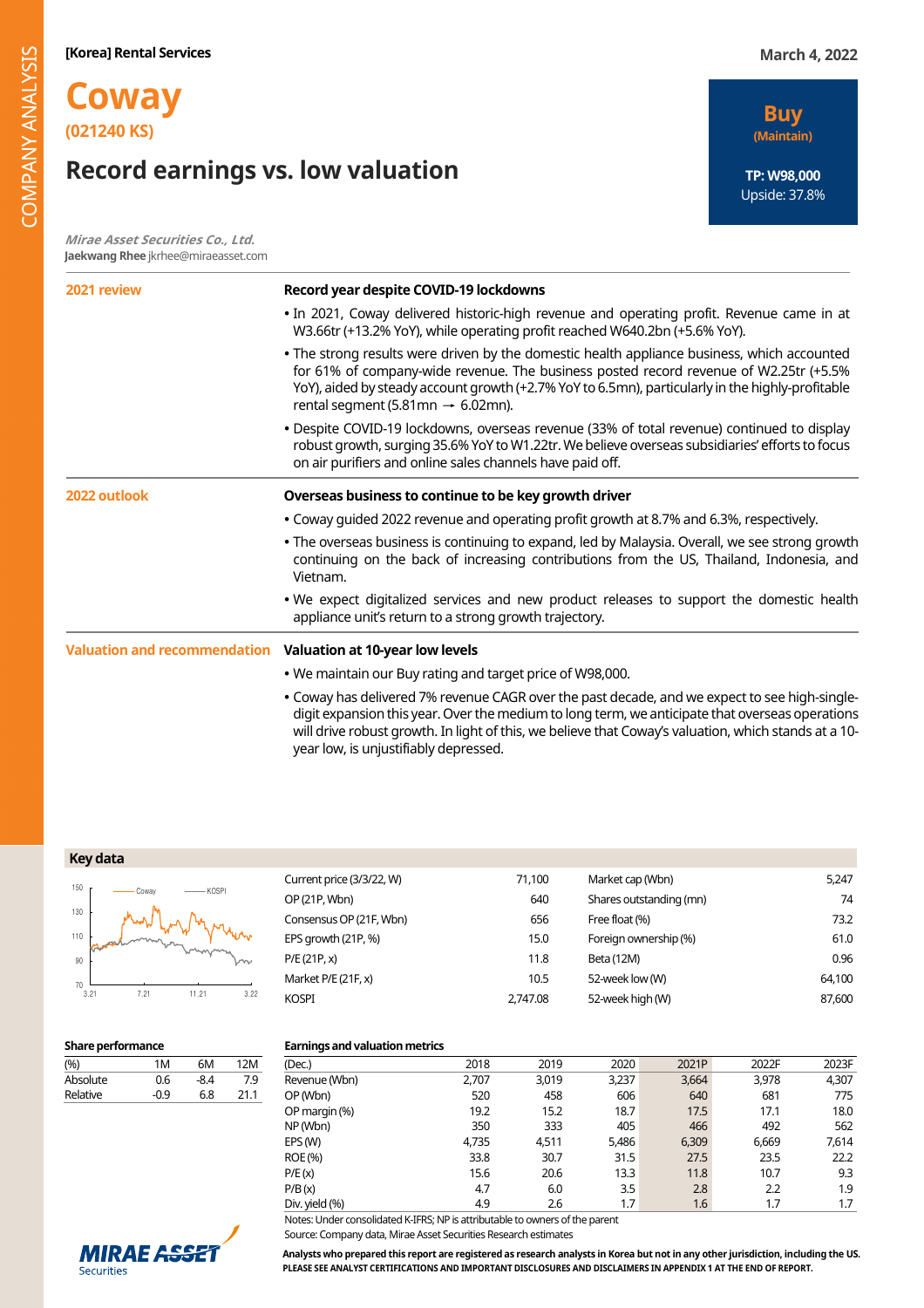## **Table 1. Quarterly/annual earnings and forecasts** (Wbn, %)

|           | <b>1Q21</b> | <b>2Q21</b> | 3Q21 | 4Q21P | 1Q22F | 2Q22F | 3Q22F | 4Q22F | 2020  | 2021P | 2022F |
|-----------|-------------|-------------|------|-------|-------|-------|-------|-------|-------|-------|-------|
| Revenue   | 879         | 905         | 934  | 946   | 976   | 976   | 1,023 | 1,003 | 3,237 | 3,664 | 3,978 |
| Domestic  | 539         | 559         | 556  | 592   | 573   | 578   | 582   | 586   | 2,127 | 2,245 | 2,319 |
| Overseas  | 294         | 286         | 333  | 302   | 353   | 349   | 392   | 367   | 896   | 1,215 | 1,459 |
| Others    | 46          | 60          | 45   | 50    | 50    | 50    | 50    | 50    | 214   | 201   | 200   |
| <b>OP</b> | 171         | 166         | 164  | 139   | 167   | 167   | 173   | 175   | 606   | 640   | 681   |
| Domestic  | 114         | 116         | 110  | 120   | 115   | 116   | 116   | 117   | 465   | 459   | 464   |
| Overseas  | 57          | 51          | 54   | 19    | 52    | 51    | 56    | 58    | 141   | 181   | 217   |
| OP margin | 19.4        | 18.4        | 17.5 | 14.7  | 17.1  | 17.1  | 16.9  | 17.5  | 18.7  | 17.5  | 17.1  |
| Domestic  | 21.2        | 20.7        | 19.7 | 20.3  | 20.0  | 20.0  | 20.0  | 20.0  | 21.9  | 20.5  | 20.0  |
| Overseas  | 19.3        | 17.8        | 16.3 | 6.3   | 14.8  | 14.7  | 14.4  | 15.8  | 15.8  | 14.9  | 14.9  |

Source: Company data, Mirae Asset Securities Research

| Table 2. Domestic and overseas rental accounts<br>(1000) |       |       |       |       |       |       |       |       |  |
|----------------------------------------------------------|-------|-------|-------|-------|-------|-------|-------|-------|--|
|                                                          | 2015  | 2016  | 2017  | 2018  | 2019  | 2020  | 2021  | 2022F |  |
| Rental accounts                                          |       |       |       |       |       |       |       |       |  |
| Domestic                                                 | 4.832 | 4.849 | 4.970 | 5.230 | 5.688 | 5.809 | 6.018 | 6.218 |  |
| Overseas                                                 | 373   | 540   | 779   | 1.113 | 1,508 | 1.930 | 2.576 | 3,100 |  |
|                                                          |       |       |       |       |       |       |       |       |  |

Source: Company data, Mirae Asset Securities Research

# **Figure 1. P/B band chart**

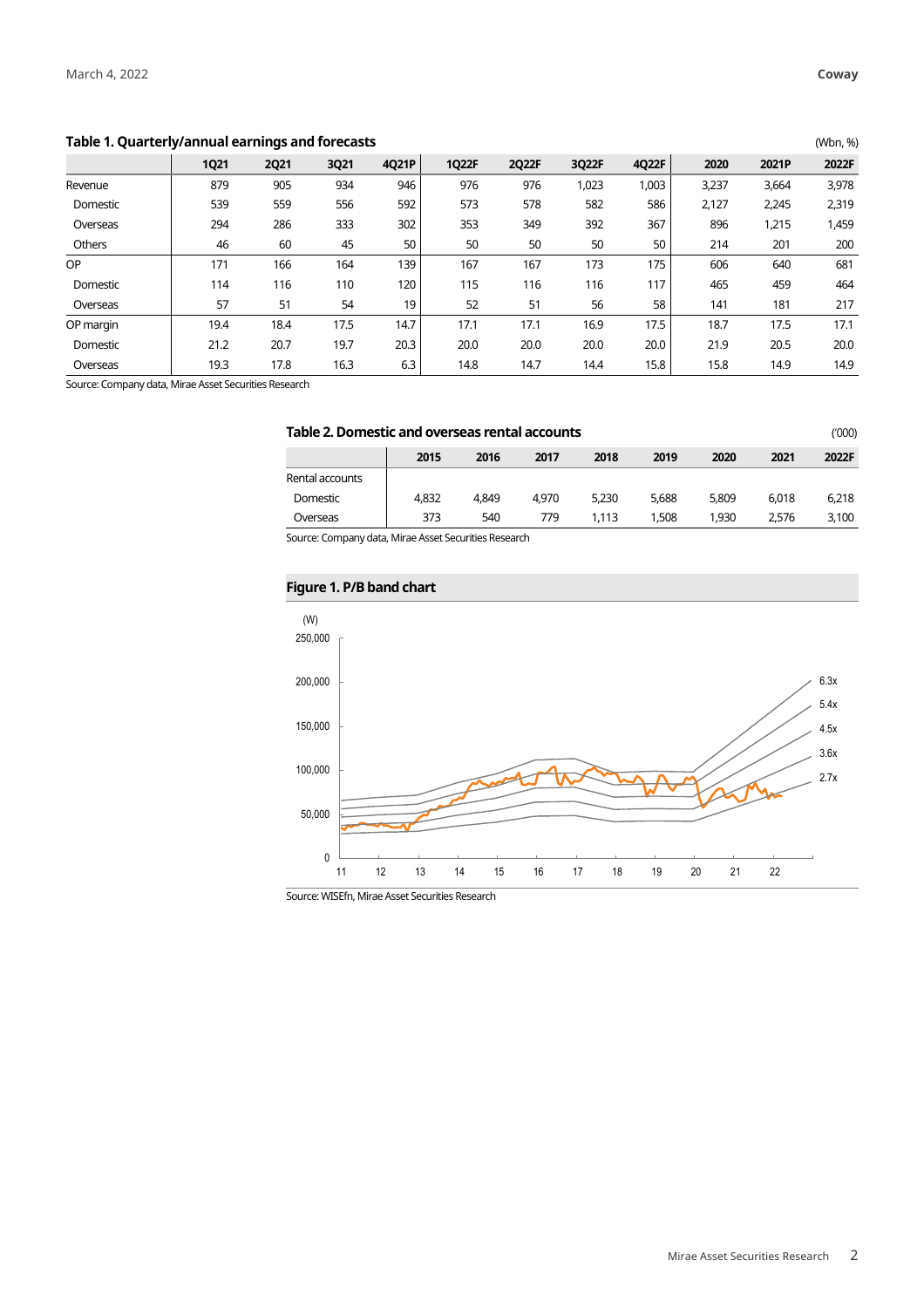# Coway (021240 KS)

# **Income statement (summarized) Balance sheet (summarized)**

| (Wbn)                               | 2020  | 2021F          | 2022F | 2023F | (Wbn)                                | 2020  | 2021F          | 2022F | 2023F |
|-------------------------------------|-------|----------------|-------|-------|--------------------------------------|-------|----------------|-------|-------|
| Revenue                             | 3,237 | 3,664          | 3,978 | 4,307 | <b>Current assets</b>                | 897   | 1,199          | 1,830 | 2,494 |
| <b>Cost of revenue</b>              | 1,044 | 1,275          | 1,308 | 1,378 | Cash & equivalents                   | 116   | 192            | 765   | 1,341 |
| GP                                  | 2,193 | 2,389          | 2,670 | 2,929 | AR & other receivables               | 324   | 305            | 341   | 370   |
| <b>SG&amp;A</b> expenses            | 1,587 | 1.749          | 1,989 | 2,153 | Inventory                            | 134   | 205            | 184   | 199   |
| OP (adj.)                           | 606   | 640            | 681   | 775   | Other current assets                 | 323   | 497            | 540   | 584   |
| <b>OP</b>                           | 606   | 640            | 681   | 775   | <b>Non-current assets</b>            | 2,132 | 2,580          | 2,425 | 2,315 |
| Non-operating profit                | -66   | 19             | $-16$ | $-16$ | Investments in associates            | 0     | $\overline{4}$ | 4     | 4     |
| Net financial income                | $-20$ | $-16$          | $-16$ | $-16$ | PP&E                                 | 1,225 | 1,153          | 1,005 | 902   |
| Net income from associates          | 0     | $\overline{2}$ | 0     | 0     | Intangible assets                    | 140   | 181            | 173   | 166   |
| Pretax profit                       | 540   | 659            | 665   | 759   | <b>Total assets</b>                  | 3,029 | 3,779          | 4,255 | 4,809 |
| Income tax                          | 136   | 193            | 173   | 197   | <b>Current liabilities</b>           | 1,417 | 1,265          | 1,335 | 1,414 |
| Profit from continuing operations   | 405   | 465            | 492   | 562   | AP & other payables                  | 255   | 266            | 283   | 307   |
| Profit from discontinued operations | 0     | 0              | 0     | 0     | Short-term financial liabilities     | 715   | 375            | 375   | 375   |
| <b>NP</b>                           | 405   | 465            | 492   | 562   | Other current liabilities            | 447   | 624            | 677   | 732   |
| Attributable to owners              | 405   | 466            | 492   | 562   | <b>Non-current liabilities</b>       | 122   | 623            | 623   | 623   |
| Attributable to minority interests  | 0     | 0              | 0     | 0     | Long-term financial liabilities      | 29    | 483            | 483   | 483   |
| <b>Total comprehensive income</b>   | 396   | 491            | 492   | 562   | Other non-current liabilities        | 93    | 140            | 140   | 140   |
| Attributable to owners              | 396   | 491            | 492   | 562   | <b>Total liabilities</b>             | 1,539 | 1,887          | 1,958 | 2,037 |
| Attributable to minority interests  | 0     | 0              | 0     | 0     | <b>Equity attributable to owners</b> | 1,491 | 1,893          | 2,298 | 2,773 |
| <b>EBITDA</b>                       | 1,150 | 1,162          | 1,137 | 1,185 | Capital stock                        | 41    | 41             | 41    | 41    |
| <b>FCF</b>                          | 238   | 163            | 714   | 718   | Capital surplus                      | 148   | 148            | 148   | 148   |
| EBITDA margin (%)                   | 35.5  | 31.7           | 28.6  | 27.5  | Retained earnings                    | 1,365 | 1,747          | 2,152 | 2,627 |
| OP margin (%)                       | 18.7  | 17.5           | 17.1  | 18.0  | <b>Minority interests</b>            | $-1$  | $-1$           | $-1$  | -1    |
| Net margin (%)                      | 12.5  | 12.7           | 12.4  | 13.0  | <b>Shareholders' equity</b>          | 1,490 | 1,892          | 2,297 | 2,772 |

| (Wbn)                                | 2020  | 2021F          | 2022F | 2023F |
|--------------------------------------|-------|----------------|-------|-------|
| <b>Current assets</b>                | 897   | 1,199          | 1,830 | 2,494 |
| Cash & equivalents                   | 116   | 192            | 765   | 1.341 |
| AR & other receivables               | 324   | 305            | 341   | 370   |
| Inventory                            | 134   | 205            | 184   | 199   |
| Other current assets                 | 323   | 497            | 540   | 584   |
| <b>Non-current assets</b>            | 2,132 | 2,580          | 2,425 | 2,315 |
| Investments in associates            | 0     | $\overline{4}$ | 4     | 4     |
| PP&E                                 | 1,225 | 1,153          | 1,005 | 902   |
| Intangible assets                    | 140   | 181            | 173   | 166   |
| <b>Total assets</b>                  | 3,029 | 3,779          | 4,255 | 4,809 |
| <b>Current liabilities</b>           | 1.417 | 1.265          | 1.335 | 1.414 |
| AP & other payables                  | 255   | 266            | 283   | 307   |
| Short-term financial liabilities     | 715   | 375            | 375   | 375   |
| Other current liabilities            | 447   | 624            | 677   | 732   |
| <b>Non-current liabilities</b>       | 122   | 623            | 623   | 623   |
| Long-term financial liabilities      | 29    | 483            | 483   | 483   |
| Other non-current liabilities        | 93    | 140            | 140   | 140   |
| <b>Total liabilities</b>             | 1,539 | 1,887          | 1,958 | 2,037 |
| <b>Equity attributable to owners</b> | 1,491 | 1.893          | 2.298 | 2.773 |
| Capital stock                        | 41    | 41             | 41    | 41    |
| Capital surplus                      | 148   | 148            | 148   | 148   |
| Retained earnings                    | 1,365 | 1,747          | 2,152 | 2,627 |
| <b>Minority interests</b>            | $-1$  | $-1$           | $-1$  | $-1$  |
| <b>Shareholders' equity</b>          | 1.490 | 1,892          | 2,297 | 2,772 |

## Cash flow statement (summarized) **Key valuation metrics/ratios Cash** flow statement (summarized)

| (Wbn)                               | 2020   | 2021F  | 2022F  | 2023F  |                              | 2020   | 2021F  | 2022F   | 2023F   |
|-------------------------------------|--------|--------|--------|--------|------------------------------|--------|--------|---------|---------|
| <b>Operating cash flow</b>          | 563    | 462    | 1,014  | 1,018  | P/E(x)                       | 13.3   | 11.8   | 10.7    | 9.3     |
| <b>NP</b>                           | 405    | 465    | 492    | 562    | P/CF(x)                      | 4.1    | 4.1    | 4.6     | 4.4     |
| Non-cash income/expenses            | 916    | 881    | 645    | 623    | P/B(x)                       | 3.5    | 2.8    | 2.2     | 1.9     |
| Depreciation                        | 534    | 514    | 448    | 402    | EV/EBITDA (x)                | 5.0    | 4.9    | 4.3     | 3.6     |
| Amortization                        | 9      | 8      | 8      | 7      | EPS (W)                      | 5,486  | 6,309  | 6,669   | 7,614   |
| Other                               | 373    | 359    | 189    | 214    | CFPS (W)                     | 17,896 | 18,249 | 15,404  | 16,059  |
| Chg. in working capital             | $-567$ | $-706$ | 50     | 31     | BPS (W)                      | 20,905 | 26,354 | 31,843  | 38,278  |
| Chg. in AR & other receivables      | $-22$  | 49     | $-37$  | $-28$  | DPS(W)                       | 1,200  | 1,200  | 1,200   | 1,200   |
| Chg. in inventory                   | $-25$  | $-73$  | 21     | $-15$  | Dividend payout ratio (%)    | 21.5   | 18.7   | 17.7    | 15.5    |
| Chg. in AP & other payables         | 43     | $-38$  | 5      | 6      | Dividend yield (%)           | 1.7    | 1.6    | 1.7     | 1.7     |
| Income tax                          | $-191$ | $-179$ | $-173$ | $-197$ | Revenue growth (%)           | 7.2    | 13.2   | 8.6     | 8.3     |
| Cash flow from investing activities | $-323$ | $-349$ | $-337$ | $-338$ | EBITDA growth (%)            | 18.2   | 1.0    | $-2.2$  | 4.2     |
| Chg. in PP&E                        | $-325$ | $-299$ | $-300$ | $-300$ | OP growth (%)                | 32.3   | 5.6    | 6.4     | 13.8    |
| Chg. in intangible assets           | -1     | $-7$   | 0      | 0      | EPS growth (%)               | 21.6   | 15.0   | 5.7     | 14.2    |
| Chq. in financial assets            | $-79$  | $-145$ | $-37$  | $-39$  | AR turnover (x)              | 10.3   | 11.9   | 12.6    | 12.4    |
| Other                               | 82     | 102    | 0      | 1      | Inventory turnover (x)       | 26.2   | 21.6   | 20.5    | 22.5    |
| Cash flow from financing activities | $-182$ | $-37$  | $-104$ | $-104$ | AP turnover (x)              | 16.5   | 18.3   | 17.9    | 17.5    |
| Chg. in financial liabilities       | $-170$ | 114    | 0      | 0      | ROA (%)                      | 13.8   | 13.7   | 12.3    | 12.4    |
| Chg. in equity                      | 15     | 0      | 0      | 0      | ROE (%)                      | 31.5   | 27.5   | 23.5    | 22.2    |
| <b>Dividends</b>                    | 0      | $-87$  | $-87$  | $-87$  | <b>ROIC (%)</b>              | 25.5   | 20.7   | 25.3    | 31.5    |
| Other                               | $-27$  | $-64$  | $-17$  | $-17$  | Debt-to-equity ratio (%)     | 103.3  | 99.8   | 85.2    | 73.5    |
| Chg. in cash                        | 55     | 76     | 573    | 576    | Current ratio (%)            | 63.3   | 94.8   | 137.1   | 176.3   |
| Beginning balance                   | 61     | 116    | 192    | 765    | Net debt-to-equity ratio (%) | 22.1   | 12.0   | $-16.7$ | $-36.0$ |
| Ending balance                      | 116    | 192    | 765    | 1,341  | Interest coverage ratio (x)  | 28.6   | 36.7   | 40.1    | 45.7    |

Source: Company data, Mirae Asset Securities Research estimates

| Vbn)                               | 2020   | 2021F       | 2022F  | 2023F       |                              | 2020   | 2021F  | 2022F   | 2023F   |
|------------------------------------|--------|-------------|--------|-------------|------------------------------|--------|--------|---------|---------|
| perating cash flow                 | 563    | 462         | 1,014  | 1,018       | P/E(x)                       | 13.3   | 11.8   | 10.7    | 9.3     |
|                                    | 405    | 465         | 492    | 562         | P/CF(x)                      | 4.1    | 4.1    | 4.6     | 4.4     |
| on-cash income/expenses            | 916    | 881         | 645    | 623         | P/B(x)                       | 3.5    | 2.8    | 2.2     | 1.9     |
| Depreciation                       | 534    | 514         | 448    | 402         | EV/EBITDA (x)                | 5.0    | 4.9    | 4.3     | 3.6     |
| Amortization                       | 9      | 8           | 8      | 7           | EPS (W)                      | 5,486  | 6,309  | 6,669   | 7,614   |
| Other                              | 373    | 359         | 189    | 214         | CFPS (W)                     | 17,896 | 18,249 | 15,404  | 16,059  |
| hg. in working capital             | $-567$ | $-706$      | 50     | 31          | BPS (W)                      | 20,905 | 26,354 | 31,843  | 38,278  |
| hg. in AR & other receivables      | $-22$  | 49          | $-37$  | $-28$       | DPS(W)                       | 1,200  | 1,200  | 1,200   | 1,200   |
| Chg. in inventory                  | $-25$  | $-73$       | 21     | $-15$       | Dividend payout ratio (%)    | 21.5   | 18.7   | 17.7    | 15.5    |
| hg. in AP & other payables         | 43     | $-38$       | 5      | 6           | Dividend yield (%)           | 1.7    | 1.6    | 1.7     | 1.7     |
| <b>come</b> tax                    | $-191$ | $-179$      | $-173$ | $-197$      | Revenue growth (%)           | 7.2    | 13.2   | 8.6     | 8.3     |
| ash flow from investing activities | $-323$ | $-349$      | $-337$ | $-338$      | EBITDA growth (%)            | 18.2   | 1.0    | $-2.2$  | 4.2     |
| hg. in PP&E                        | $-325$ | $-299$      | $-300$ | $-300$      | OP growth (%)                | 32.3   | 5.6    | 6.4     | 13.8    |
| hg. in intangible assets           | $-1$   | $-7$        | 0      | 0           | EPS growth (%)               | 21.6   | 15.0   | 5.7     | 14.2    |
| hg. in financial assets            | $-79$  | $-145$      | $-37$  | $-39$       | AR turnover (x)              | 10.3   | 11.9   | 12.6    | 12.4    |
| ther                               | 82     | 102         | 0      | 1           | Inventory turnover (x)       | 26.2   | 21.6   | 20.5    | 22.5    |
| ash flow from financing activities | $-182$ | $-37$       | $-104$ | $-104$      | AP turnover (x)              | 16.5   | 18.3   | 17.9    | 17.5    |
| hg. in financial liabilities       | $-170$ | 114         | 0      | 0           | ROA (%)                      | 13.8   | 13.7   | 12.3    | 12.4    |
| hg. in equity                      | 15     | $\mathbf 0$ | 0      | $\mathbf 0$ | ROE (%)                      | 31.5   | 27.5   | 23.5    | 22.2    |
| <b>Dividends</b>                   | 0      | $-87$       | $-87$  | $-87$       | ROIC (%)                     | 25.5   | 20.7   | 25.3    | 31.5    |
| ther                               | $-27$  | $-64$       | $-17$  | $-17$       | Debt-to-equity ratio (%)     | 103.3  | 99.8   | 85.2    | 73.5    |
| hg. in cash                        | 55     | 76          | 573    | 576         | Current ratio (%)            | 63.3   | 94.8   | 137.1   | 176.3   |
| eginning balance                   | 61     | 116         | 192    | 765         | Net debt-to-equity ratio (%) | 22.1   | 12.0   | $-16.7$ | $-36.0$ |
| nding balance                      | 116    | 192         | 765    | 1,341       | Interest coverage ratio (x)  | 28.6   | 36.7   | 40.1    | 45.7    |
|                                    |        |             |        |             |                              |        |        |         |         |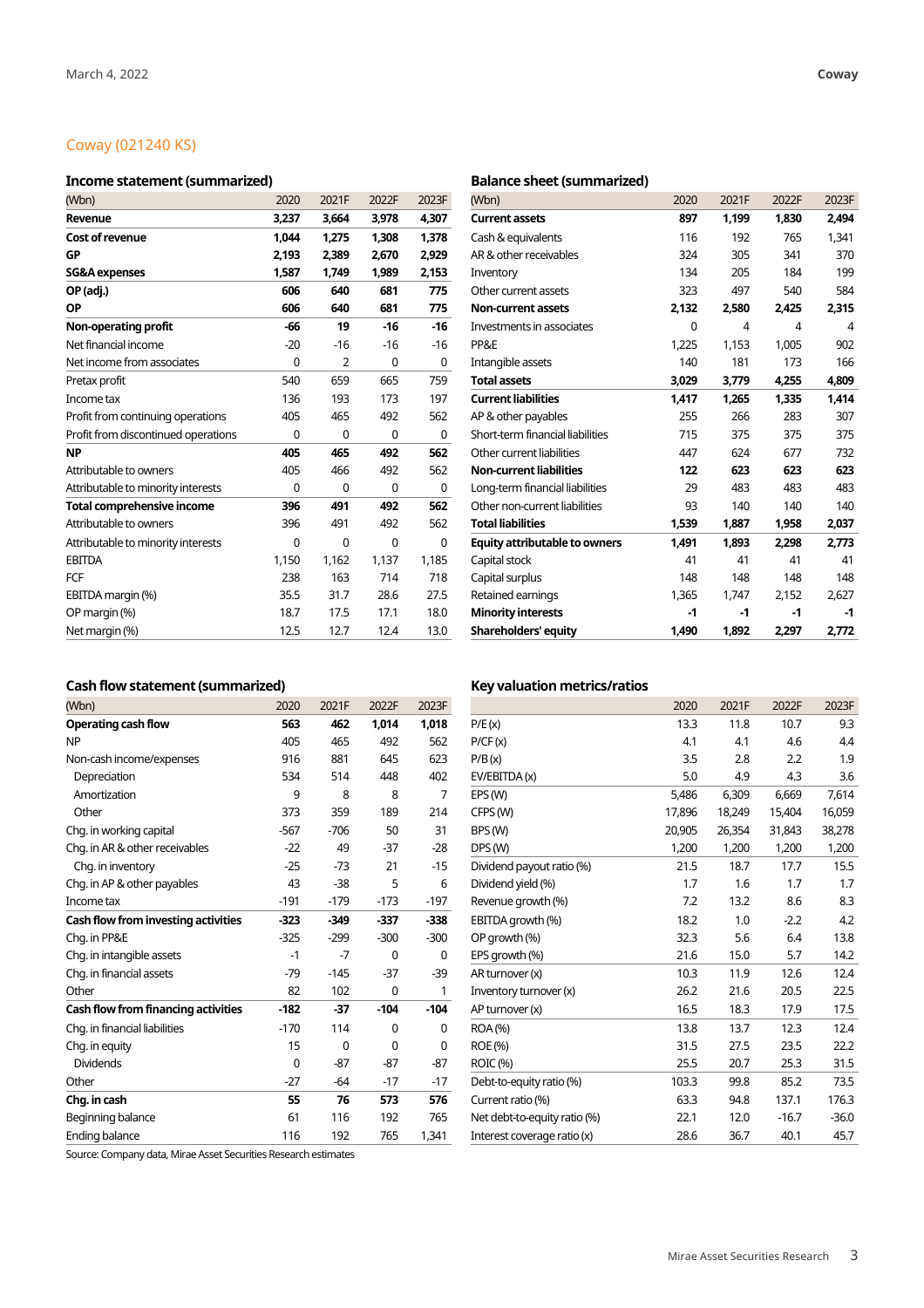# Appendix 1

### **Important disclosures and disclaimers**

| <b>Two-year rating and TP history</b> |          |        |               |                                                            |  |
|---------------------------------------|----------|--------|---------------|------------------------------------------------------------|--|
| Company                               | Date     | Rating | <b>TP (W)</b> |                                                            |  |
| Coway (021240)                        | 08/06/20 | Buy    | 98,000        | (W)<br>Coway<br>120,000                                    |  |
|                                       | 07/17/20 | Buy    | 94,000        | 100,000                                                    |  |
|                                       | 05/11/20 | Buy    | 85,000        |                                                            |  |
|                                       | 03/11/20 | Buy    | 94,000        | philosophy of the philosophie<br>80,000<br>.MWW<br>تعبمهما |  |
|                                       |          |        |               | 60,000<br>Punt                                             |  |
|                                       |          |        |               | 40,000                                                     |  |
|                                       |          |        |               | 20,000                                                     |  |

 $\frac{1}{\frac{0}{20}}$ 

Mar 20 Mar 21 Mar 22

| <b>Stock ratings</b> |                                                | Sector ratings |                                                            |  |
|----------------------|------------------------------------------------|----------------|------------------------------------------------------------|--|
| Buy                  | Expected 12-month performance: +20% or greater | Overweight     | Expected to outperform the market over 12 months           |  |
| Trading Buy          | Expected 12-month performance: +10% to +20%    | Neutral        | Expected to perform in line with the market over 12 months |  |
| Hold                 | Expected 12-month performance: -10% to +10%    | Underweight    | Expected to underperform the market over 12 months         |  |
| Sell                 | Expected 12-month performance: -10% or worse   |                |                                                            |  |

Rating and TP history: Share price (-), TP (-), Not Rated (=), Buy (▲), Trading Buy (■), Hold (●), Sell (◆)

\* Our investment rating is a guide to the expected return of the stock over the next 12 months.

\* Outside of the official ratings of Mirae Asset Securities Co., Ltd., analysts may call trading opportunities should technical or short-term material developments arise.

\* The TP was determined by the research analyst through valuation methods discussed in this report, in part based on estimates of future earnings.

\* TP achievement may be impeded by risks related to the subject securities and companies, as well as general market and economic conditions.

### **Ratings distribution and investment banking services**

|                             | <b>Buy</b> | <b>Trading Buy</b> | Hold   | <b>Sell</b> |
|-----------------------------|------------|--------------------|--------|-------------|
| Ratings distribution        | 82.48%     | 10.22%             | 6.57%  | 0.73%       |
| Investment banking services | 66.66%     | 16.67%             | 16.67% | 0%          |

\* Based on recommendations in the last 12-months (as of December 31, 2021)

### **Disclosures**

As of the publication date, Mirae Asset Securities Co., Ltd. has acted as a liquidity provider for equity-linked warrants backed by shares of Coway as an underlying asset; other than this, Mirae Asset Securities has no other special interests in the covered companies.

### **Analyst certification**

The research analysts who prepared this report (the "Analysts") are registered with the Korea Financial Investment Association and are subject to Korean securities regulations. They are neither registered as research analysts in any other jurisdiction nor subject to the laws or regulations thereof. Each Analyst responsible for the preparation of this report certifies that (i) all views expressed in this report accurately reflect the personal views of the Analyst about any and all of the issuers and securities named in this report and (ii) no part of the compensation of the Analyst was, is, or will be directly or indirectly related to the specific recommendations or views contained in this report. Mirae Asset Securities Co., Ltd. ("Mirae Asset Securities") policy prohibits its Analysts and members of their households from owning securities of any company in the Analyst's area of coverage, and the Analysts do not serve as an officer, director, or advisory board member of the subject companies. Except as otherwise specified herein, the Analysts have not received any compensation or any other benefits from the subject companies in the past 12 months and have not been promised the same in connection with this report. Like all employees of Mirae Asset Securities, the Analysts receive compensation that is determined by overall firm profitability, which includes revenues from, among other business units, the institutional equities, investment banking, proprietary trading, and private client divisions. At the time of publication of this report, the Analysts do not know or have reason to know of any actual, material conflict of interest of the Analyst or Mirae Asset Securities except as otherwise stated herein.

### **Disclaimers**

This report was prepared by Mirae Asset Securities, a broker-dealer registered in the Republic of Korea and a member of the Korea Exchange. Information and opinions contained herein have been compiled in good faith and from sources believed to be reliable, but such information has not been independently verified and Mirae Asset Securities makes no guarantee, representation or warranty, express or implied, as to the fairness, accuracy, completeness, or correctness of the information and opinions contained herein or of any translation into English from the Korean language. In case of an English translation of a report prepared in the Korean language, the original Korean language report may have been made available to investors in advance of this report.

The intended recipients of this report are sophisticated institutional investors who have substantial knowledge of the local business environment, its common practices, laws, and accounting principles, and no person whose receipt or use of this report would violate any laws or regulations or subject Mirae Asset Securities or any of its affiliates to registration or licensing requirements in any jurisdiction shall receive or make any use hereof.

This report is for general information purposes only and is not and shall not be construed as an offer or a solicitation of an offer to effect transactions in any securities or other financial instruments. The report does not constitute investment advice to any person, and such person shall not be treated as a client of Mirae Asset Securities by virtue of receiving this report. This report does not take into account the particular investment objectives, financial situations, or needs of individual clients. The report is not to be relied upon in substitution for the exercise of independent judgment. Information and opinions contained herein are as of the date hereof and are subject to change without notice. The price and value of the investments referred to in this report and the income from them may depreciate or appreciate, and investors may incur losses on investments. Past performance is not a guide to future performance. Future returns are not guaranteed, and a loss of original capital may occur. Mirae Asset Securities, its affiliates, and their directors, officers, employees, and agents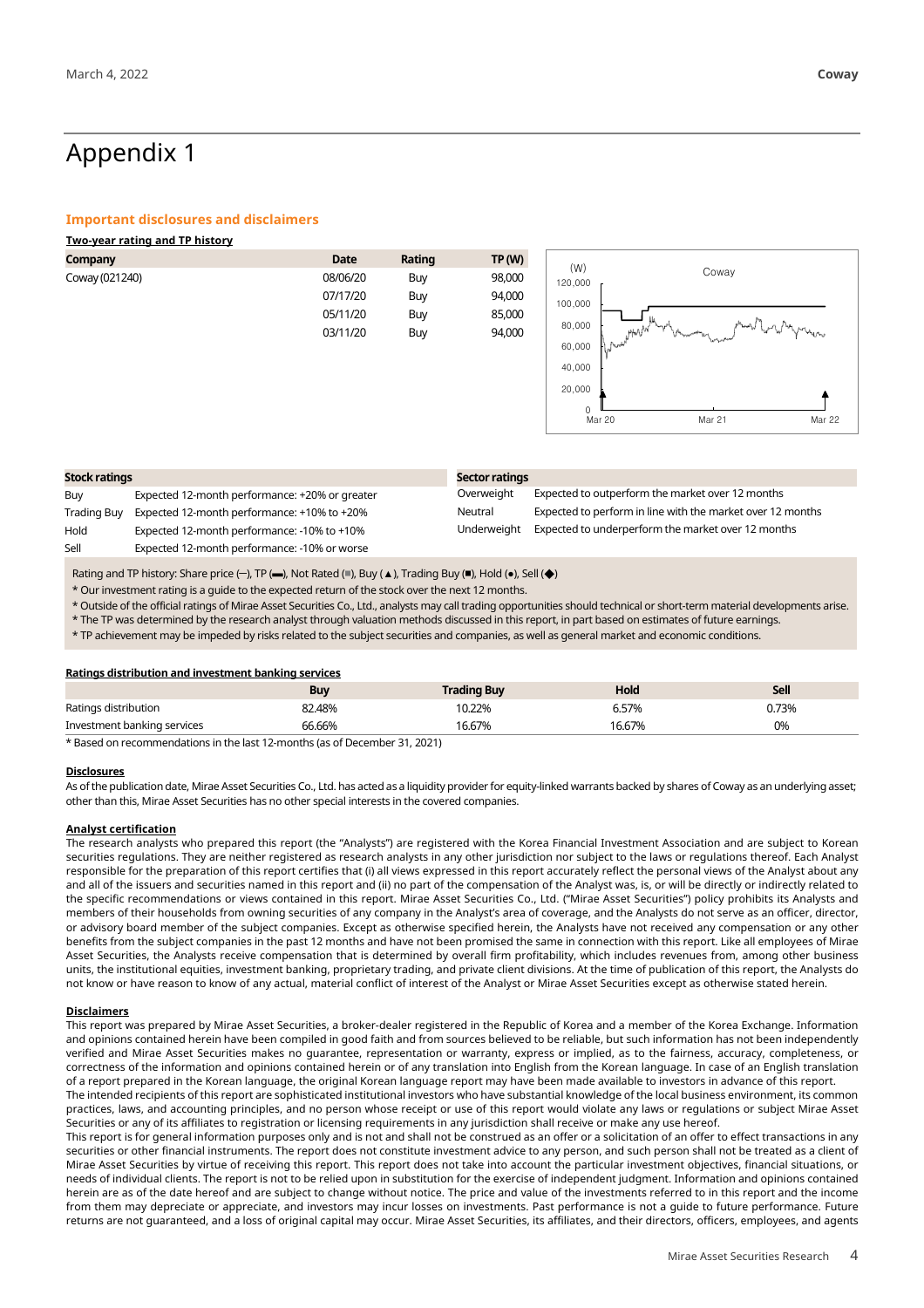### do not accept any liability for any loss arising out of the use hereof.

Mirae Asset Securities may have issued other reports that are inconsistent with, and reach different conclusions from, the opinions presented in this report. The reports may reflect different assumptions, views, and analytical methods of the analysts who prepared them. Mirae Asset Securities may make investment decisions that are inconsistent with the opinions and views expressed in this research report. Mirae Asset Securities, its affiliates, and their directors, officers, employees, and agents may have long or short positions in any of the subject securities at any time and may make a purchase or sale, or offer to make a purchase or sale, of any such securities or other financial instruments from time to time in the open market or otherwise, in each case either as principals or agents. Mirae Asset Securities and its affiliates may have had, or may be expecting to enter into, business relationships with the subject companies to provide investment banking, market-making, or other financial services as are permitted under applicable laws and regulations.

No part of this document may be copied or reproduced in any manner or form or redistributed or published, in whole or in part, without the prior written consent of Mirae Asset Securities. For further information regarding company-specific information as it pertains to the representations and disclosures in this Appendix 1, please contact compliance@miraeasset.us.com or +1 (212) 407-1000.

### **Distribution**

United Kingdom: This report is being distributed by Mirae Asset Securities (UK) Ltd. in the United Kingdom only to (i) investment professionals falling within Article 19(5) of the Financial Services and Markets Act 2000 (Financial Promotion) Order 2005 (the "Order"), and (ii) high net worth companies and other persons to whom it may lawfully be communicated, falling within Article 49(2)(A) to (E) of the Order (all such persons together being referred to as "Relevant Persons"). This report is directed only at Relevant Persons. Any person who is not a Relevant Person should not act or rely on this report or any of its contents. United States: Mirae Asset Securities is not a registered broker-dealer in the United States and, therefore, is not subject to U.S. rules regarding the preparation of research reports and the independence of research analysts. This report is distributed in the U.S. by Mirae Asset Securities (USA) Inc., a member of FINRA/SIPC, to "major U.S. institutional investors" in reliance on the exemption from registration provided by Rule 15a-6(b)(4) under the U.S. Securities Exchange Act of 1934, as amended. All U.S. persons that receive this document by their acceptance hereof represent and warrant that they are a major U.S. institutional investor and have not received this report under any express or implied understanding that they will direct commission income to Mirae Asset Securities or its affiliates. Any U.S. recipient of this document wishing to effect a transaction in any securities discussed herein should contact and place orders with Mirae Asset Securities (USA) Inc. Mirae Asset Securities (USA) Inc. accepts responsibility for the contents of this report in the U.S., subject to the terms hereof, to the extent that it is delivered to a U.S. person other than a major U.S. institutional investor. Under no circumstances should any recipient of this research report effect any transaction to buy or sell securities or related financial instruments through Mirae Asset Securities. The securities described in this report may not have been registered under the U.S. Securities Act of 1933, as amended, and, in such case, may not be offered or sold in the U.S. or to U.S. persons absent registration or an applicable exemption from the registration requirements.

Hong Kong: This report is distributed in Hong Kong by Mirae Asset Securities (HK) Limited, which is regulated by the Hong Kong Securities and Futures Commission. The contents of this report have not been reviewed by any regulatory authority in Hong Kong. This report is for distribution only to professional investors within the meaning of Part I of Schedule 1 to the Securities and Futures Ordinance of Hong Kong (Cap. 571, Laws of Hong Kong) and any rules made thereunder and may not be redistributed in whole or in part in Hong Kong to any person.

India: This report is being distributed by Mirae Asset Capital Markets (India) Private Limited ("MACM") in India to the customers based in India and is personal information only for those authorised recipient(s). MACM is inter alia a Securities and Exchange Board of India ("SEBI") registered Research Analyst in India and is not registered outside India. MACM and Mirae Asset, Korea are group entities. MACM makes no guarantee, representation or warranty, express or implied, as to the fairness, accuracy, completeness or correctness of the information and opinions contained herein. The user assumes the entire risk of any use made of this information. This report has been provided for assistance only and is not intended to be and must not alone be taken as the basis for an investment decision. Recipient must read the entire Appendix 1 to the report carefully for Important Disclosures & Disclaimers.

All other jurisdictions: Customers in all other countries who wish to effect a transaction in any securities referenced in this report should contact Mirae Asset Securities or its affiliates only if distribution to or use by such customer of this report would not violate applicable laws and regulations and not subject Mirae Asset Securities and its affiliates to any registration or licensing requirement within such jurisdiction.